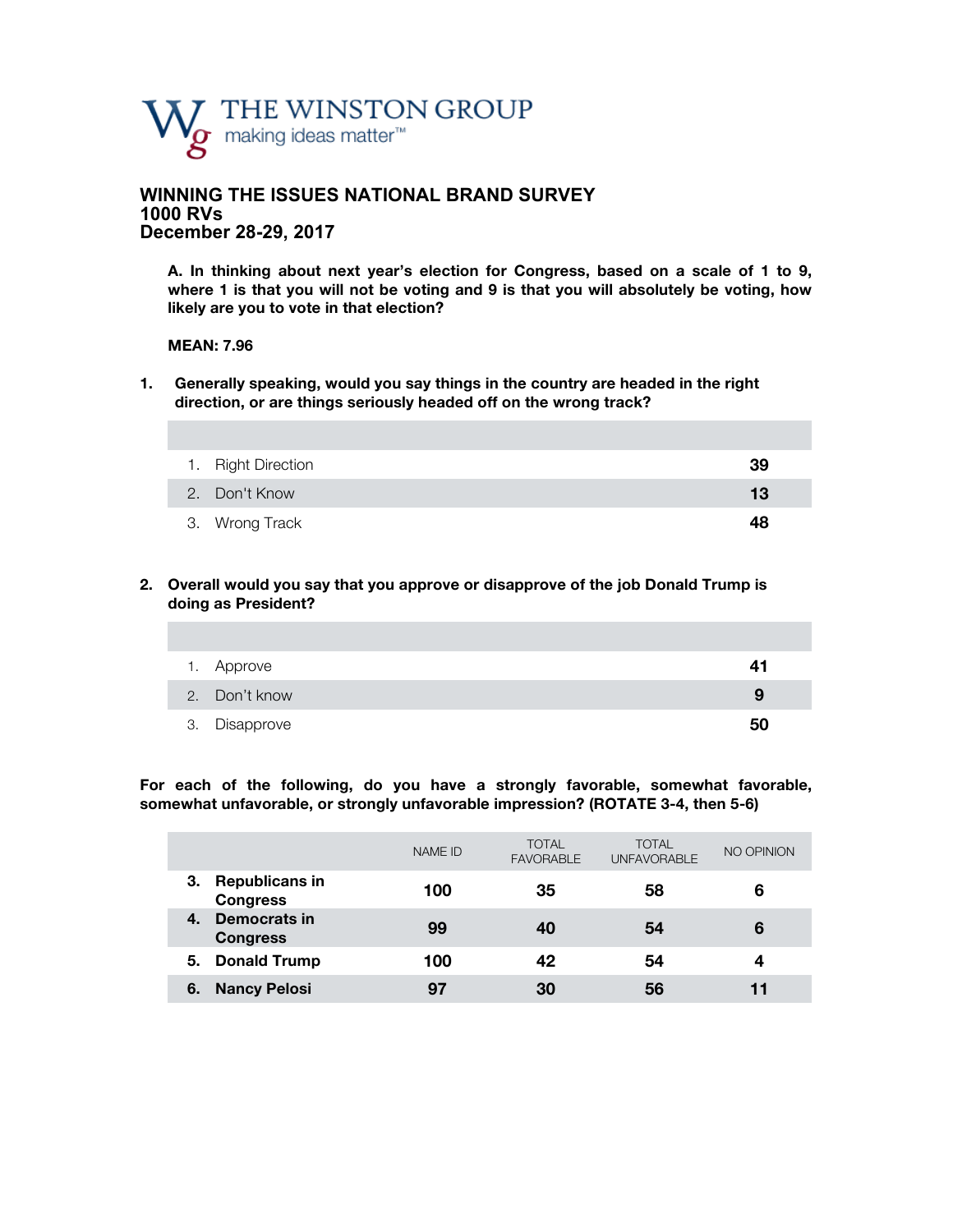# **7. Which of the following issues would you say is most important to you in deciding how to vote for Congress? (ROTATE)**

| 1. Education                         | 4              |
|--------------------------------------|----------------|
| 2. Social Security                   | 11             |
| 3. Retirement and Investments        | $\mathbf{2}$   |
| 4. Terrorism                         | $\overline{7}$ |
| 5. Health care                       | 20             |
| 6. The Economy                       | 18             |
| 7. Jobs                              | 4              |
| 8. Taxes                             | 6              |
| 9. Crime and Safety                  | 2              |
| 10. Environment/Climate Change       | 4              |
| 11. National Defense/Foreign Affairs | 5              |
| 12. National Deficit/Spending        | 5              |
| 13. Energy                           | $\star$        |
| 14. Gas prices                       | 1              |
| 15. Immigration                      | 6              |
| 16. Other                            | $\mathbf 2$    |
| 17. Prescription Drugs               | 4              |
| 18. Don't know                       | 1              |

**Which party do you have more confidence in to handle each of the following issues - (ROTATE) the Republican Party or the Democratic Party? (ROTATE LIST BELOW Q8-12)**

|                       | <b>REPUBLICAN</b> | <b>DEMOCRAT</b> |
|-----------------------|-------------------|-----------------|
| The Economy<br>8.     | 46                | 40              |
| Jobs<br>9.            | 44                | 41              |
| 10. Taxes             | 42                | 42              |
| 11. Health care       | 38                | 47              |
| 12. Defense/terrorism | 49                | 35              |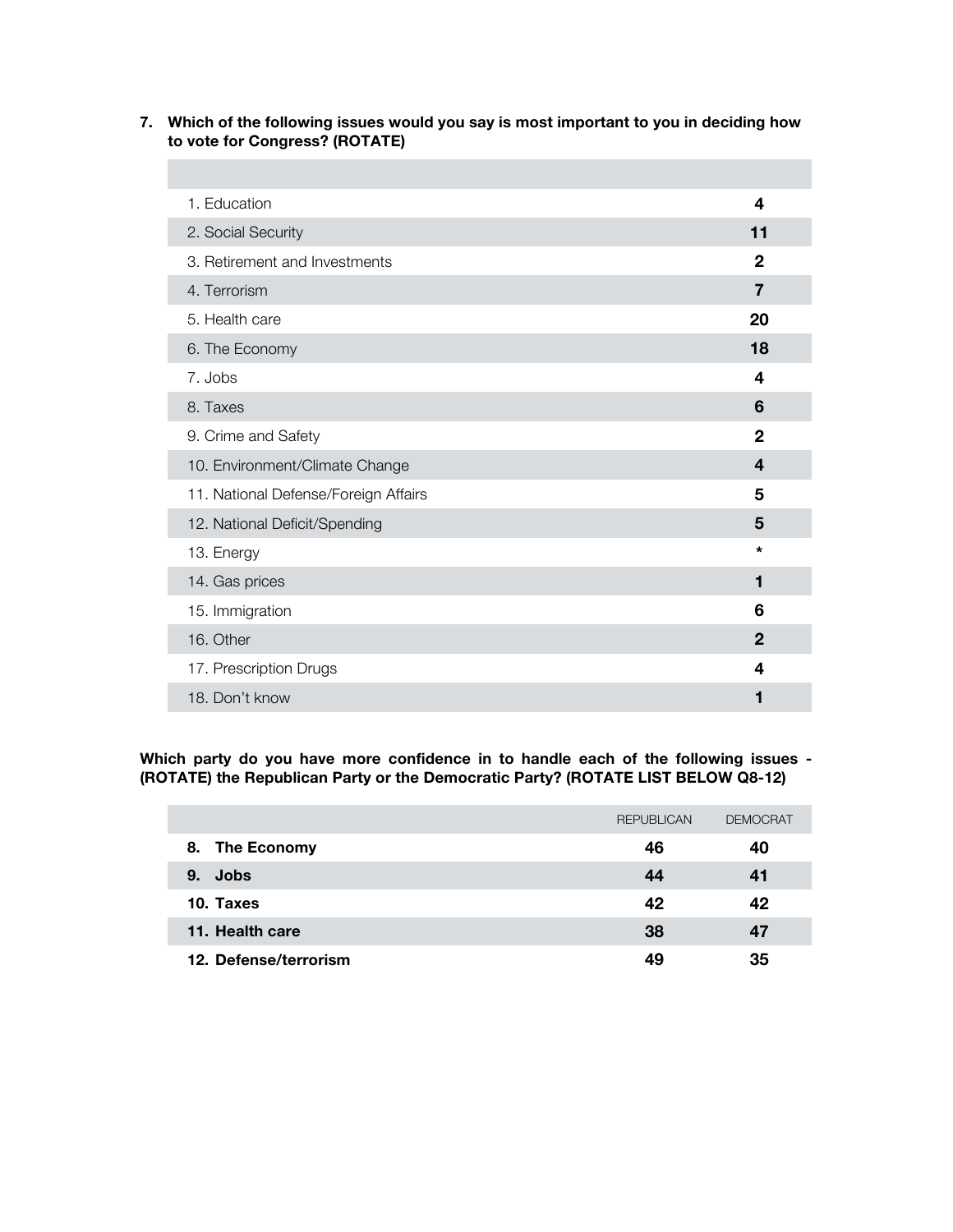**13. If the elections were held today for US Congress in your state, would you be more likely to vote for (ROTATE) the Republican candidate or the Democrat candidate? (ROTATE answer options 1 and 3)** 

| 1. | Republican              | 37 |  |
|----|-------------------------|----|--|
|    | 2. Lean Republican      | 4  |  |
|    | 3. Undecided            | 13 |  |
|    | 4. Lean Democrat        | 4  |  |
|    | 5. Democrat             | 43 |  |
|    | <b>TOTAL REPUBLICAN</b> | 40 |  |
|    | <b>TOTAL DEMOCRAT</b>   |    |  |

**14. In thinking about the role of people like you in the political and public policy discourse about issues, do you think your voice is heard effectively?** 

| 1. Yes        | 24 |
|---------------|----|
| 2. No         | 61 |
| 3. Don't Know | 15 |

## **15. Overall would you say that you approve or disapprove of the job Congress is doing?**

| 1. Approve    | 23 |
|---------------|----|
| 2. Disapprove | 63 |
| 3. Don't know | 14 |

## **16. In thinking more specifically about how the economy is doing, which comes closer to your view? (ROTATE TOP TO BOTTOM, BOTTOM TO TOP)**

| The economy is getting better, but the rate of progress is still<br>unacceptable | 34 |
|----------------------------------------------------------------------------------|----|
| 2. The economy is getting better, and the rate of progress is acceptable         | 34 |
| 3. The economy is not getting better                                             | 26 |
| Don't Know                                                                       |    |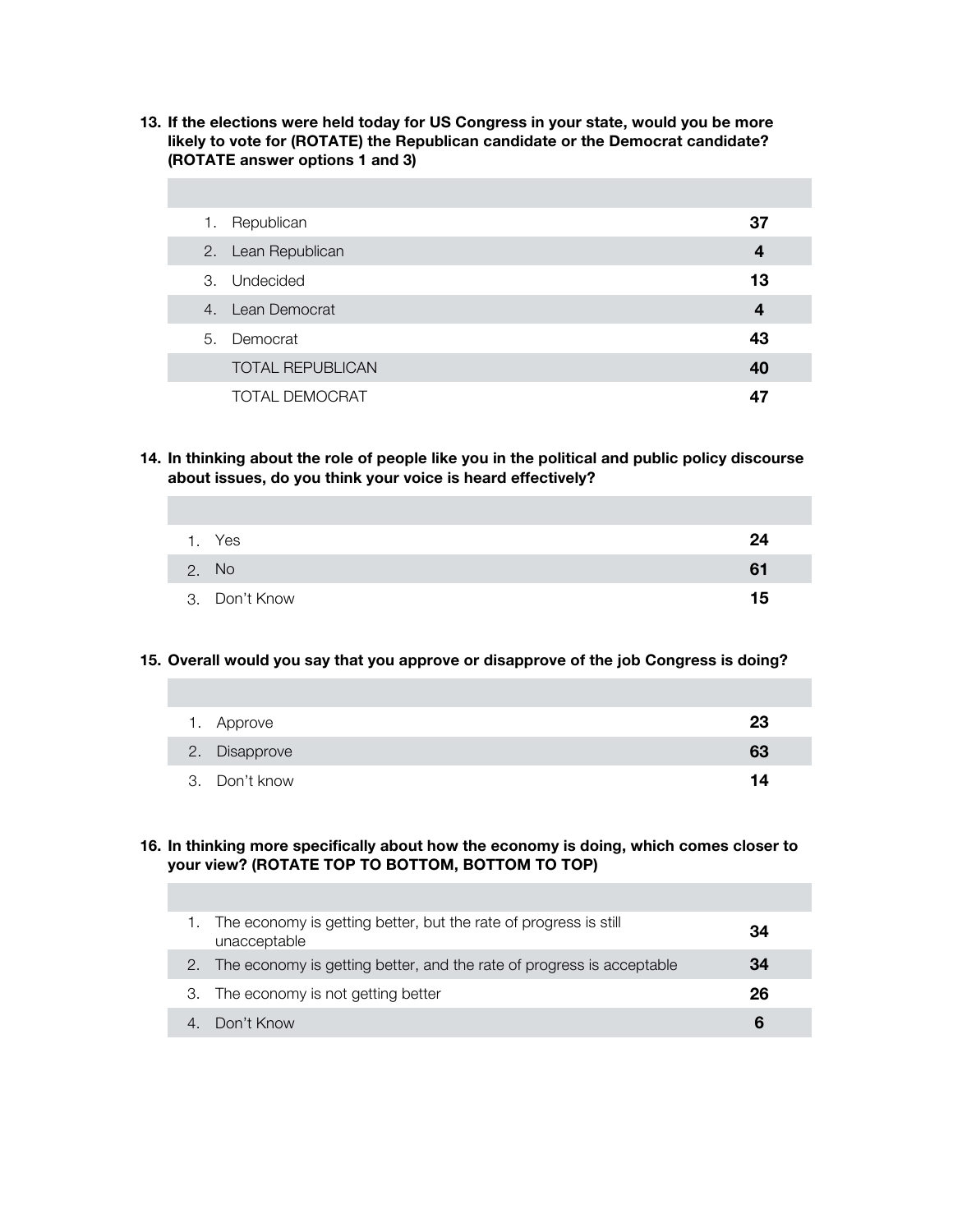## **17. Which one of these four candidate qualities matters most in deciding how you vote for Congress? (ROTATE)**

|    | Can bring needed change       | 31 |
|----|-------------------------------|----|
|    | 2. Cares about people like me | 28 |
|    | 3. Has the right experience   | 8  |
|    | 4. Has good judgment          | 29 |
| 5. | Don't Know                    | 5  |

**On a scale of 1-9 with 1 being not important at all, 3 being somewhat important, 5 being important, 7 being very important and 9 being extremely important, how important is each of the following issues or items to you in deciding how to vote for Congress? (ROTATE LIST 18-35)** 

|     |                                                                               | <b>MEAN</b> |
|-----|-------------------------------------------------------------------------------|-------------|
| 18. | The economy and jobs                                                          | 7.27        |
| 19. | <b>Outsourcing of jobs overseas</b>                                           | 5.95        |
| 20. | President Obama's health care plan/health care                                | 6.04        |
| 21. | Issues related to women, such as equal pay                                    | 5.82        |
| 22. | Reproductive issues such as abortion and contraception                        | 5.52        |
| 23. | Taxes/making sure the wealthy pay their fair share                            | 6.64        |
| 24. | Foreign policy/terrorism/ISIS/situation in the Middle East                    | 6.83        |
| 25. | Immigration and border security                                               | 6.27        |
| 26. | <b>Allegations of Donald Trump ties to Russia</b>                             | 4.88        |
| 27. | Disrupting the status quo/drain the swamp                                     | 5.60        |
| 28. | Need to get things done in Washington and get the parties to<br>work together | 7.03        |
| 29. | Allegations of ethics scandals in the Trump White House                       | 5.12        |
| 30. | <b>North Korea</b>                                                            | 6.81        |
| 31. | <b>Climate change</b>                                                         | 5.43        |
| 32. | <b>Cost of living</b>                                                         | 6.89        |
| 33. | Sexual harassment of women                                                    | 5.97        |
| 34. | <b>DACA (Deferred Action for Childhood Arrivals)</b>                          | 5.29        |
| 35. | The tax reform plan recently passed by Congress                               | 6.65        |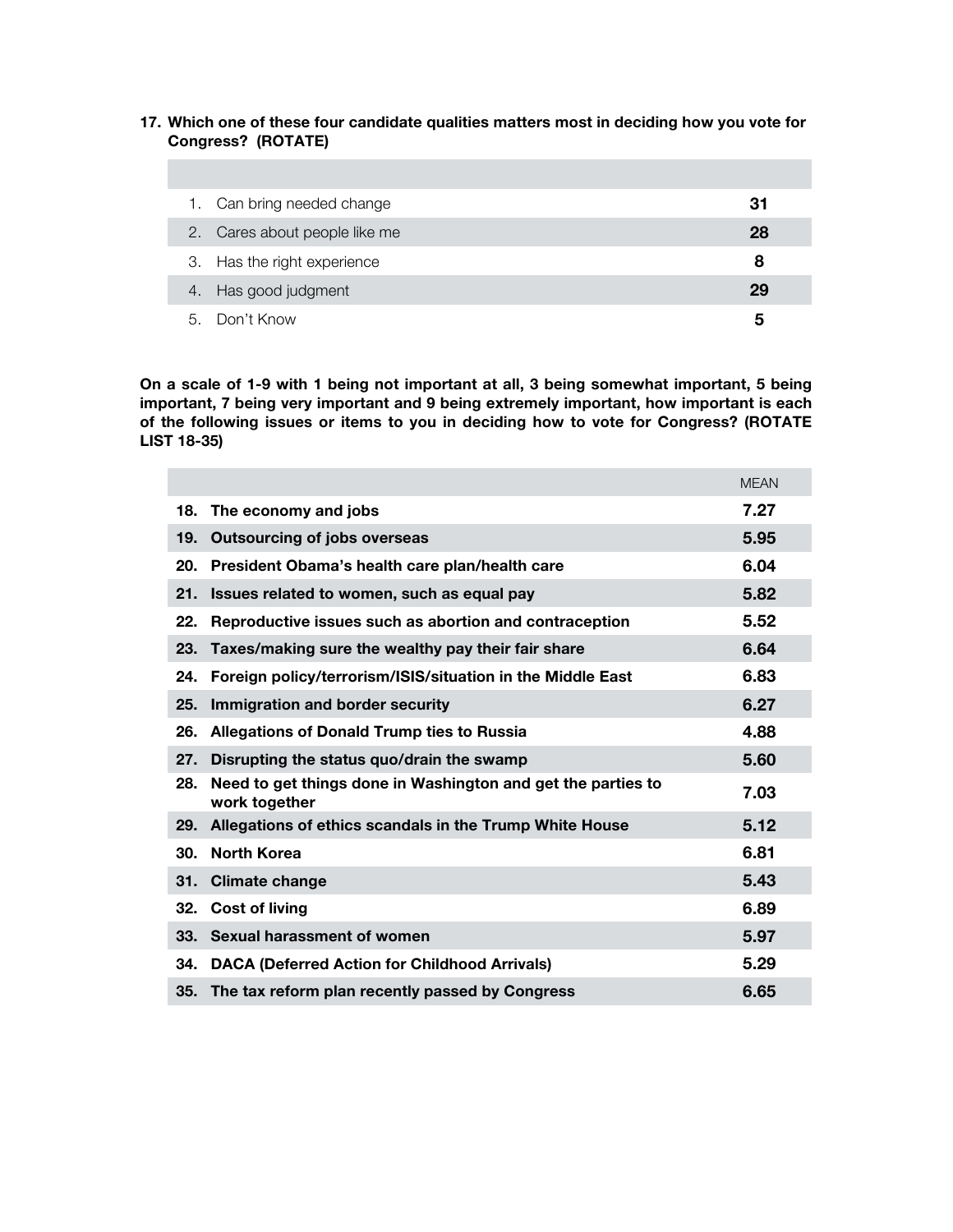**36. Recently there was a special election to fill a US Senate seat in Alabama. Can you name which party won that election? (ROTATE 1-2)**

| 1. Republicans                | 9  |
|-------------------------------|----|
| 2. Democrats                  | 75 |
| 3. Didn't follow the election | 9  |
| 4. Don't Know                 |    |

**Please tell me if you think the following description applies to (ROTATE) Republicans in Congress or Democrats in Congress. (ROTATE 37-39)**

#### **37. Represents the middle class**

| 1. Republicans in Congress | 31 |
|----------------------------|----|
| 2. Democrats in Congress   | 48 |
| 3. Don't Know              | 21 |

#### **38. Represents the status quo**

| 1. Republicans in Congress | 35 |
|----------------------------|----|
| 2. Democrats in Congress   | 36 |
| 3. Don't Know              | 30 |

#### **39. Can bring needed change**

| 1. Republicans in Congress | 36 |
|----------------------------|----|
| 2. Democrats in Congress   | 37 |
| 3. Don't Know              | 97 |

# **40. Generally speaking, would you say the public discourse about politics and issues is headed in the right direction, or are things seriously headed off on the wrong track?**

| 1. Right Direction | 29 |
|--------------------|----|
| 2. Wrong Track     | 55 |
| 3. Don't Know      | 17 |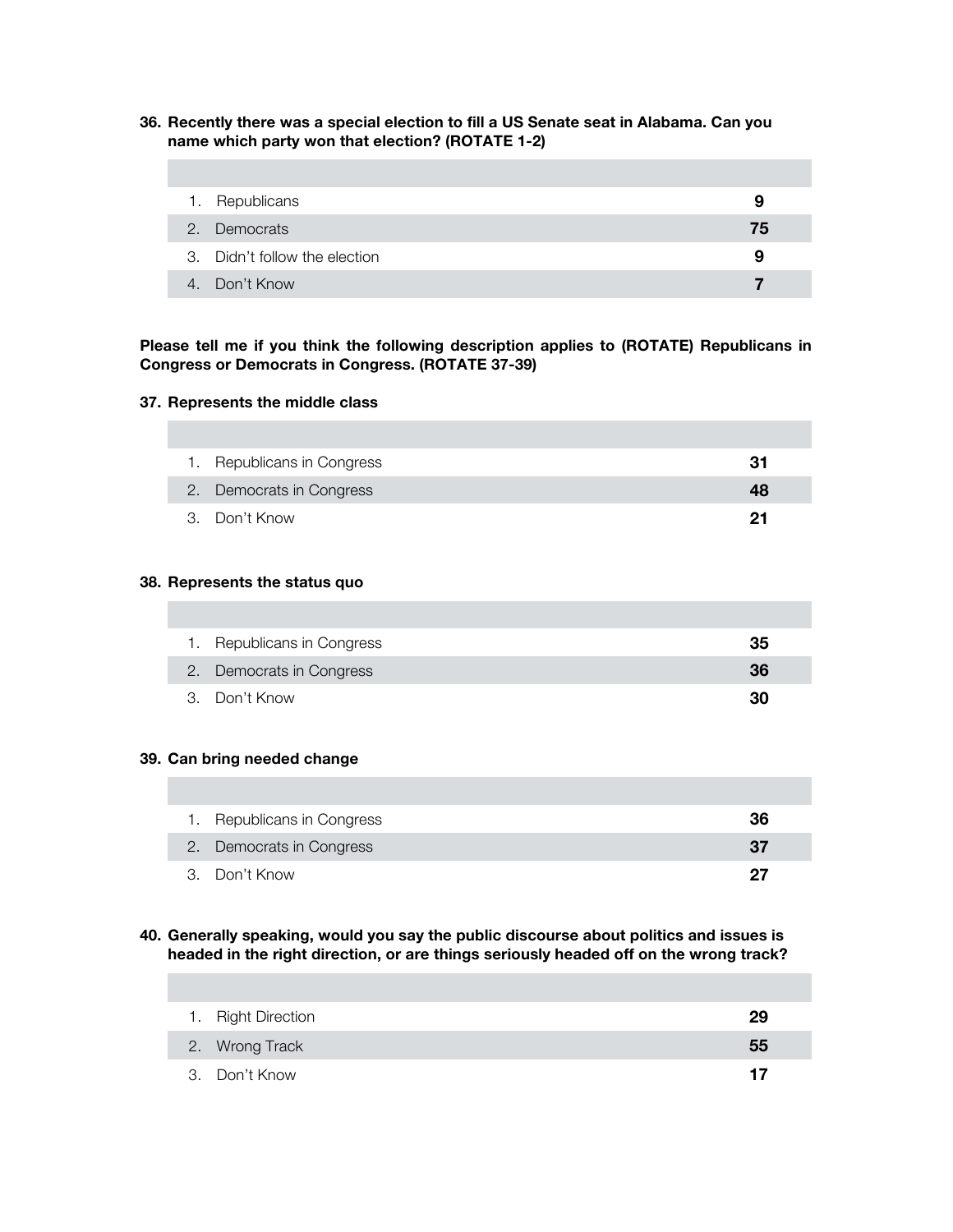**41. Do you favor or oppose the tax reform plan recently passed by Congress?** 

| 1. Favor      | 41 |
|---------------|----|
| 2. Oppose     | 42 |
| 3. Don't Know | 17 |

#### **42. Do you think that this plan will or will not lower taxes for people like you?**

| 1. Will       | 38 |
|---------------|----|
| 2. Will not   | 46 |
| 3. Don't Know | 16 |

**For each of the following specific policies that are part of the new tax reform plan, please rate each one in terms of how you think each one could help you personally, with 1 being that the policy would not help you at all and 9 being that it would be very helpful to you. (ROTATE LIST 43-55)** 

| 43. Lowers the individual tax rates for low and middle income<br>Americans to 0%, 10%, 12%, 22% 24%, 32%, 35% and 37% so<br>that people can keep more of their own money     | 6.23 |
|------------------------------------------------------------------------------------------------------------------------------------------------------------------------------|------|
| 44. Significantly increases the standard deduction from \$6500 to<br>\$12,000 for individuals and \$13,000 to \$24,000 for married couples                                   | 6.26 |
| 45. Eliminates special interest deduction and loopholes                                                                                                                      | 5.03 |
| 46. Preserves the home mortgage interest deduction for existing<br>mortgages and maintains the home mortgage interest deduction<br>for newly purchased homes up to \$750,000 | 5.18 |
| 47. Establishes a limit of \$10,000 for deductions of state and local<br>taxes                                                                                               | 4.43 |
| 48. Retains retirement savings options such as 401Ks and Individual<br><b>Retirement Accounts (IRAs)</b>                                                                     | 6.00 |
| 49. Lowers the corporate tax rate from 35% to 21%                                                                                                                            | 4.17 |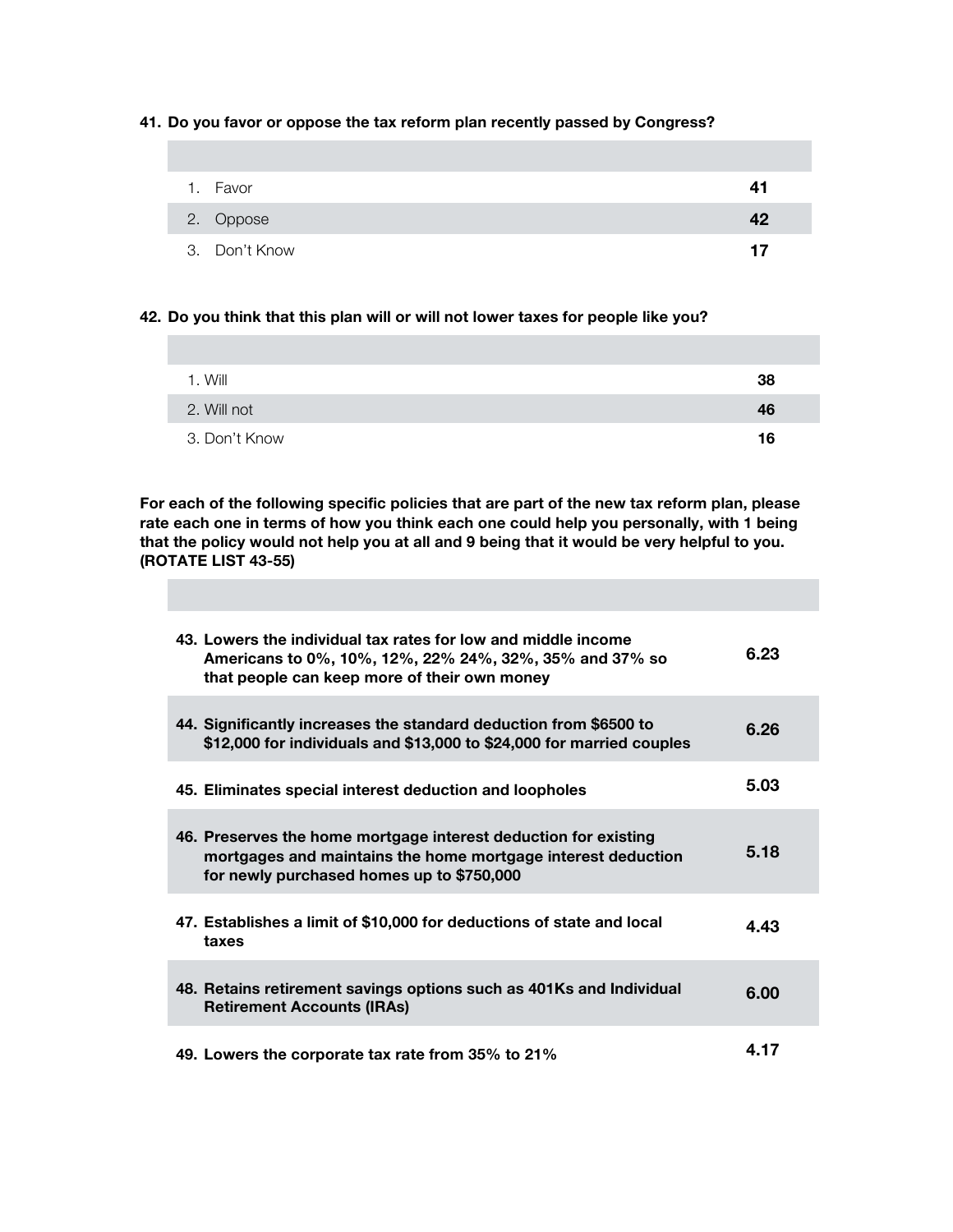| 50. Reduces taxes on small businesses through a 20 percent business<br>income deduction                                                                                                        | 4.69 |
|------------------------------------------------------------------------------------------------------------------------------------------------------------------------------------------------|------|
| 51. Increases the child tax credit from \$1,000 to \$2,000                                                                                                                                     | 4.38 |
| 52. Improves savings vehicles for education by allowing families to<br>use 529 accounts to save for elementary, secondary and higher<br>education                                              | 4.25 |
| 53. Eliminates the individual mandate to purchase health insurance as<br>required by the Affordable Care Act, sometimes referred to as<br><b>Obamacare</b>                                     | 4.70 |
| 54. Provides relief for Americans with expensive medical bills by<br>expanding the medical expense deduction for 2017 and 2018 for<br>medical expenses exceeding 7.5% of adjusted gross income | 5.18 |
| 55. Allows you to file your taxes on a form as simple as a postcard                                                                                                                            | 5.59 |

## **56. The policies in the previous section are a part of the tax plan recently passed by Congress. Knowing this, now do you favor or oppose the new tax plan?**

| 1. Favor      | 48 |
|---------------|----|
| 2. Oppose     | 36 |
| 3. Don't Know | 17 |

# **57. Now having read the provisions of the plan, do you think that this plan will or will not lower taxes for people like you?**

| 1. Will       | 46 |
|---------------|----|
| 2. Will not   | 39 |
| 3. Don't Know | 15 |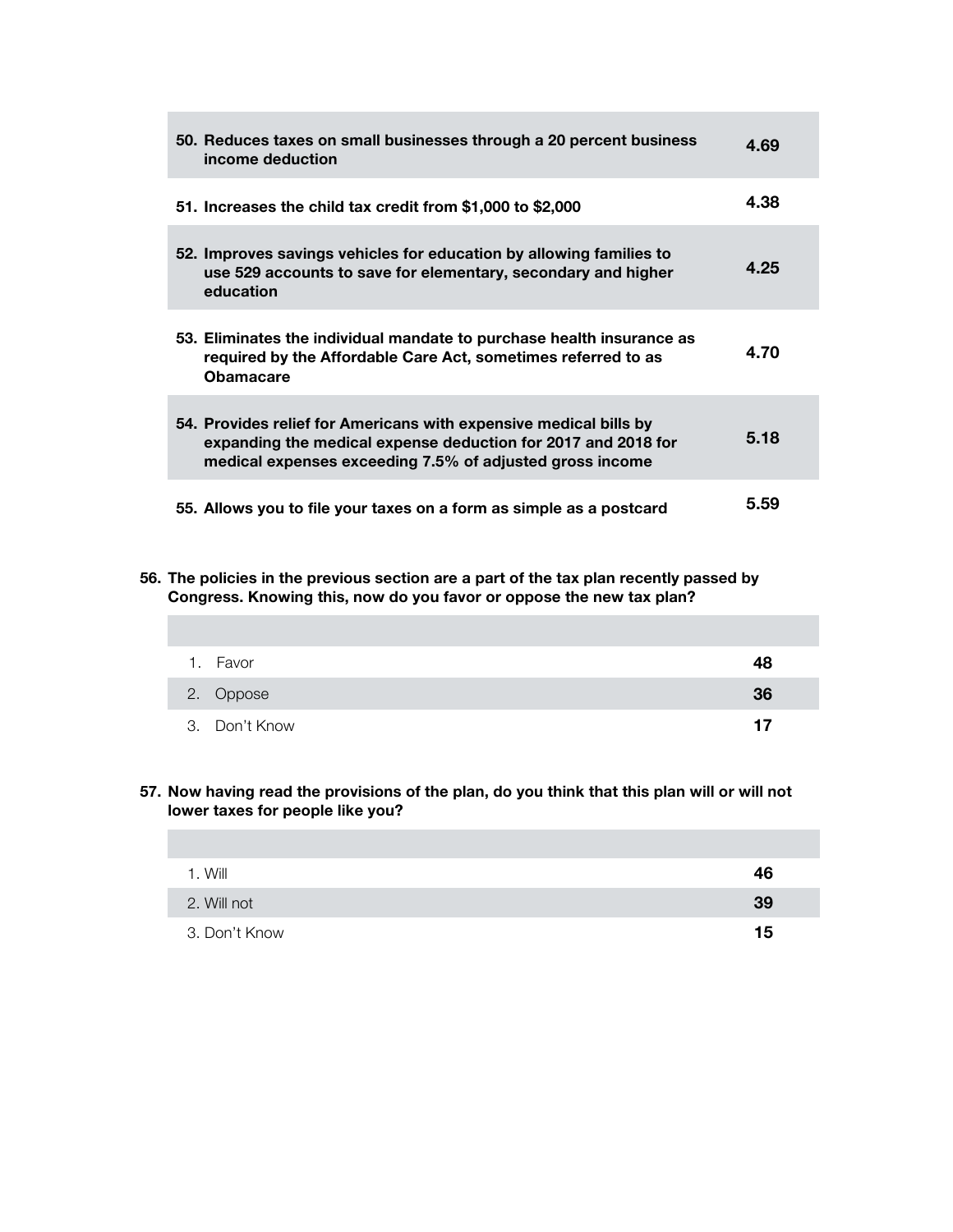# **58. Who would you agree with more? (ROTATE)**

| 1. The Republican who says that about half the voters in the country<br>consider themselves living paycheck to paycheck, and this is not<br>acceptable. In addition to closing loopholes, the new tax reform plan will<br>provide families with an increase in personal income, help with cost of<br>living, and give them greater ability to save for the future and retirement.                          |  |
|------------------------------------------------------------------------------------------------------------------------------------------------------------------------------------------------------------------------------------------------------------------------------------------------------------------------------------------------------------------------------------------------------------|--|
| 2. The Democrat who says the Republican tax plan would give away<br>massive tax cuts to the rich, including over one billion dollars in tax cuts<br>for Trump himself. The last thing we need is for the tax code to be even<br>more rigged in favor of millionaires, billionaires and corporate insiders.<br>We should demand not one penny of tax cuts should go to big<br>corporations and rich people. |  |
| 3. Don't Know                                                                                                                                                                                                                                                                                                                                                                                              |  |

# **59. Who would you agree with more? (ROTATE)**

| 1. The Republican who says that about half the voters in the country<br>consider themselves living paycheck to paycheck, and this is not<br>acceptable. In addition to closing loopholes, the new tax reform plan will<br>provide families with an increase in personal income, help with cost of<br>living, and give them greater ability to save for the future and retirement. | 47 |
|-----------------------------------------------------------------------------------------------------------------------------------------------------------------------------------------------------------------------------------------------------------------------------------------------------------------------------------------------------------------------------------|----|
| 2. The Democrat who says the Republican tax plan would increase the<br>deficit by over 1 trillion dollars.                                                                                                                                                                                                                                                                        | 41 |
| 3. Don't Know                                                                                                                                                                                                                                                                                                                                                                     | 13 |

**60. Republicans say that under the new tax reform plan, the typical family of four earning \$73,000 will save an additional \$2,059 a year on their taxes.** 

# **Knowing this, now do you favor or oppose the new tax plan?**

| 1. Favor      | 52 |
|---------------|----|
| 2. Oppose     | 31 |
| 3. Don't Know | 17 |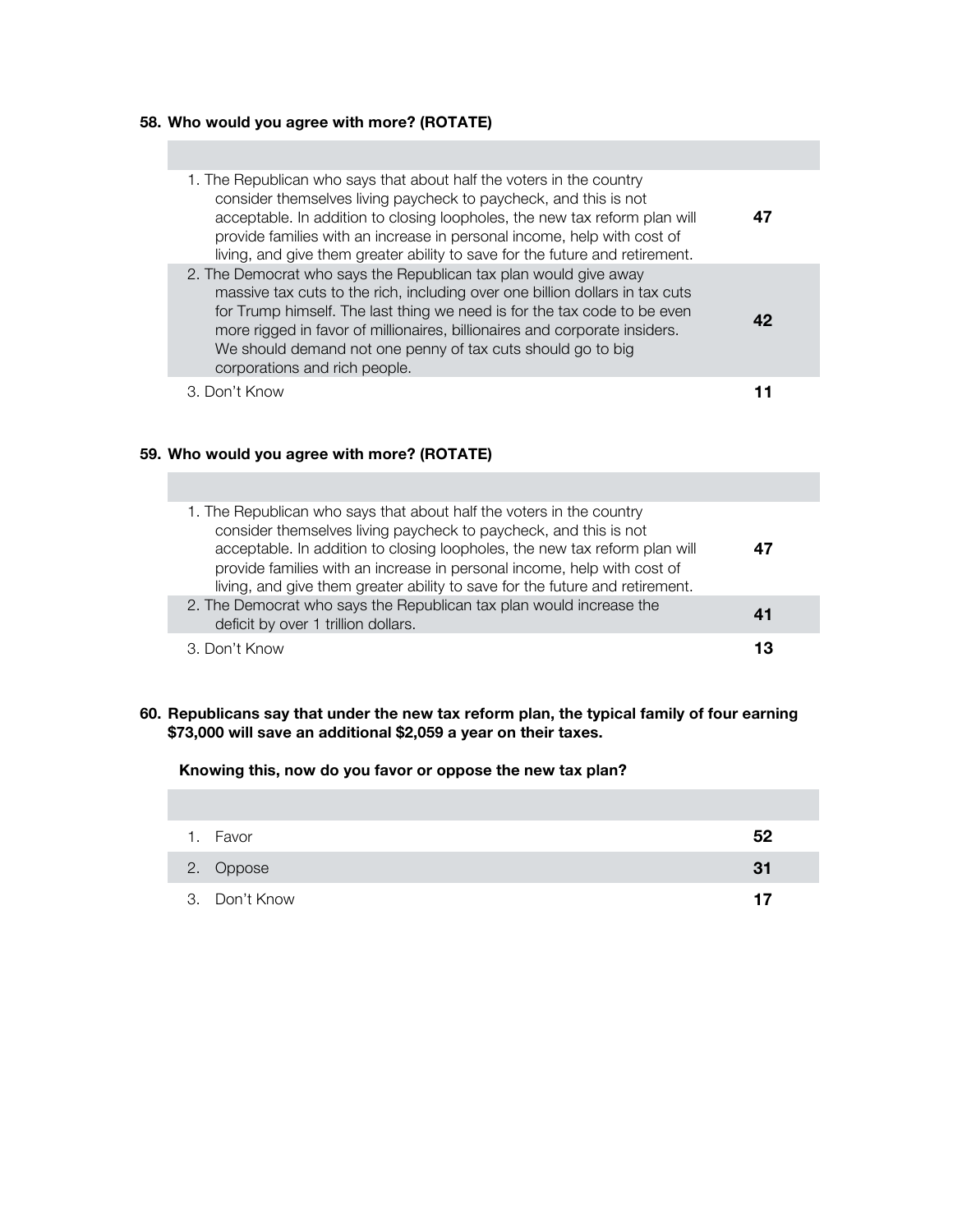## **61. Who do you agree with more? (ROTATE)**

|    | Republicans who say that the plan will provide \$2,059 in tax savings to<br>the average family of four                                                                      | 44 |
|----|-----------------------------------------------------------------------------------------------------------------------------------------------------------------------------|----|
| 2. | Democrats who say that under this plan, it will raise taxes on the middle<br>class and by 2027, everyone earning less than \$75,000 on average<br>would face a tax increase |    |
|    | 3. Don't Know                                                                                                                                                               | 14 |

## **62. Who do you agree with more? (ROTATE)**

|    | Republicans who say the plan will provide \$2,059 in tax savings to the<br>average family of four                                                              | 43 |
|----|----------------------------------------------------------------------------------------------------------------------------------------------------------------|----|
| 2. | Democrats who say the plan repeals the individual mandate of the<br>Affordable Care Act (Obamacare), and 13 million people will lose their<br>health insurance | 44 |
|    | 3. Don't Know                                                                                                                                                  | 13 |

# **COMPELLING REASONS**

**You will be shown a list of statements made by supporters and opponents of the new tax reform plan.** 

**Here is a brief series of statements made by those who** *support* **the new tax reform plan. For each of the following statements, do you find that statement to be not compelling at all, somewhat not compelling, neutral, somewhat compelling, or a very compelling statement** *to support the new tax reform plan***.**

#### **(ROTATE LIST 63-70)**

**63. Through this tax reform plan, people will be able to keep more of their hard earned money, and families will get a break through the enhanced child tax credit.**

| 1. | Not compelling             | 12 |
|----|----------------------------|----|
|    | 2. Somewhat not compelling | 8  |
| 3. | Neutral                    | 20 |
|    | 4. Somewhat compelling     | 29 |
|    | 5. Very compelling         | 31 |
|    | <b>TOTAL COMPELLING</b>    | 60 |
|    | TOTAL NOT COMPELLING       | 20 |
|    |                            |    |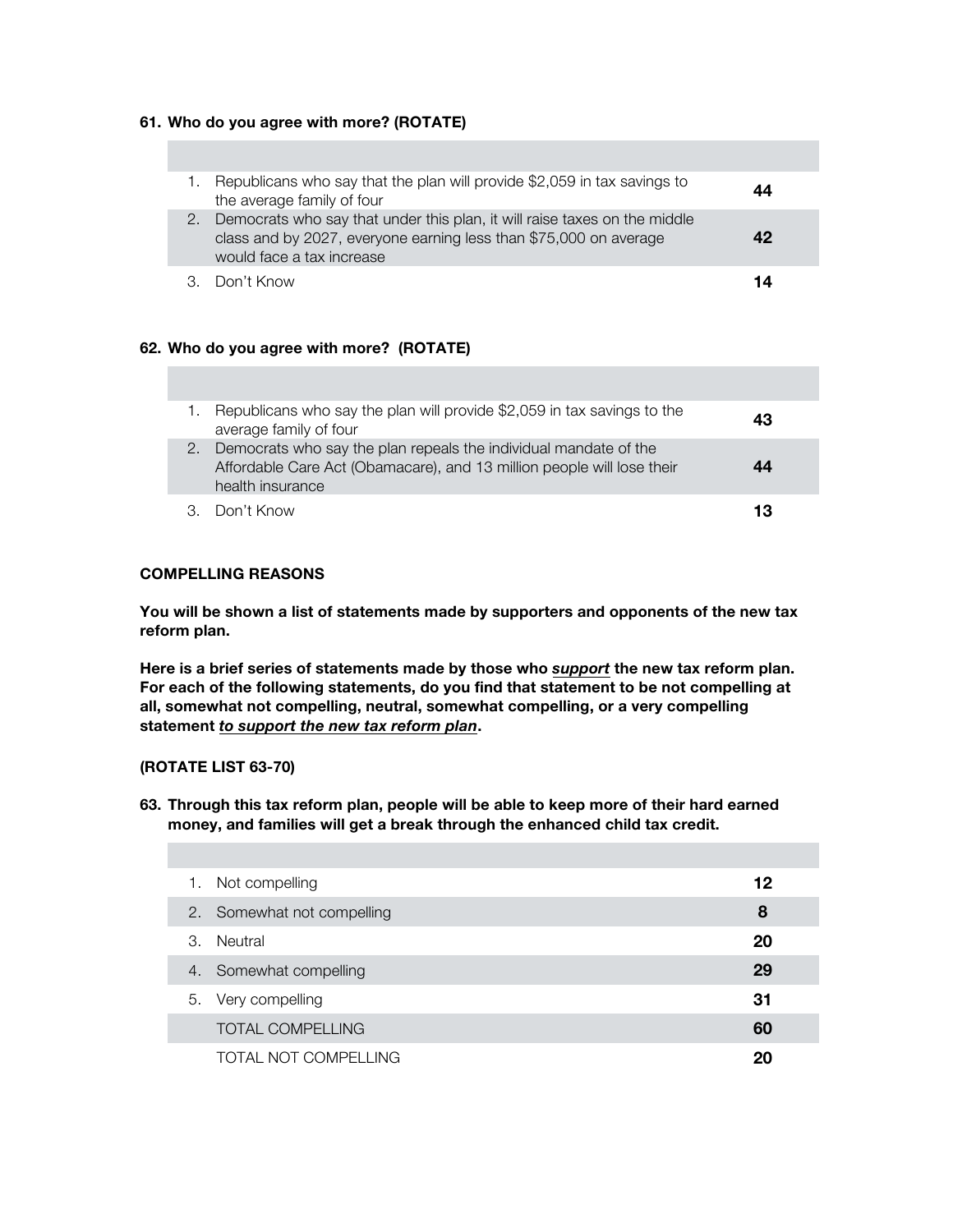**64. The corporate tax rate will finally be at a competitive level that will help us create jobs of the future here in the United States.** 

| Not compelling<br>1.       | 17 |
|----------------------------|----|
| 2. Somewhat not compelling | 10 |
| Neutral<br>3.              | 20 |
| 4. Somewhat compelling     | 27 |
| Very compelling<br>5.      | 26 |
| <b>TOTAL COMPELLING</b>    | 53 |
| TOTAL NOT COMPELLING       | 27 |

**65. After years of a stalled economy and stagnant wages, tax reform will help generate the type of economic growth that has been lacking.** 

| 1. | Not compelling             | 18 |
|----|----------------------------|----|
|    | 2. Somewhat not compelling | 7  |
| 3. | Neutral                    | 23 |
| 4. | Somewhat compelling        | 24 |
|    | 5. Very compelling         | 27 |
|    | <b>TOTAL COMPELLING</b>    | 52 |
|    | TOTAL NOT COMPELLING       | 25 |

# **66. The plan repeals the Obamacare individual mandate, an unfair tax that burdens middle class families.**

| 1. | Not compelling             | 19 |
|----|----------------------------|----|
|    | 2. Somewhat not compelling | 9  |
| 3. | Neutral                    | 20 |
|    | 4. Somewhat compelling     | 21 |
|    | 5. Very compelling         | 30 |
|    | <b>TOTAL COMPELLING</b>    | 52 |
|    | TOTAL NOT COMPELLING       | 28 |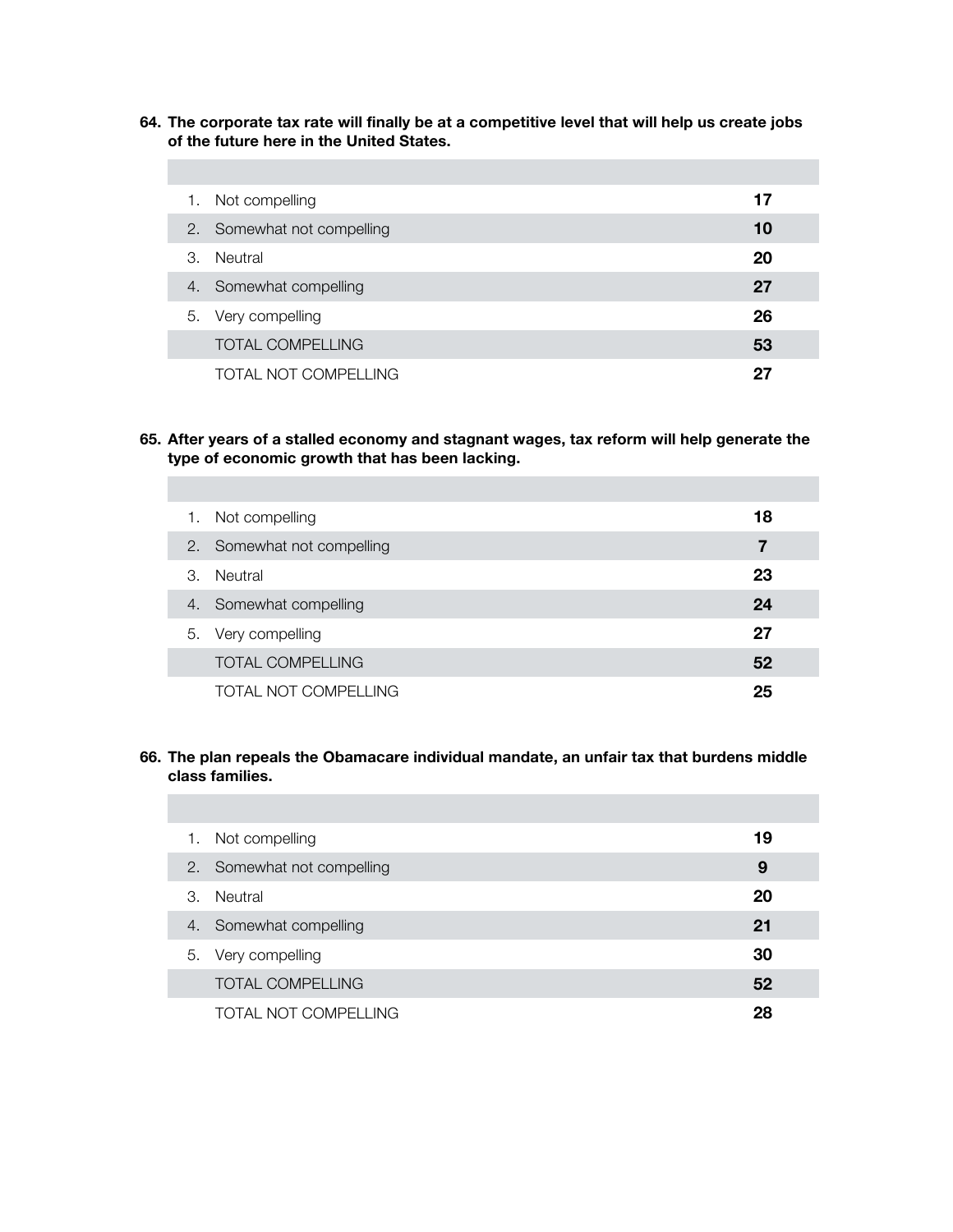**67. The plan includes provisions such as significantly increasing the standard deduction, doubling the child tax credit, and lowering overall tax rates.** 

| 1. | Not compelling             | 11 |
|----|----------------------------|----|
|    | 2. Somewhat not compelling | 6  |
| 3. | Neutral                    | 21 |
| 4. | Somewhat compelling        | 31 |
| 5. | Very compelling            | 32 |
|    | <b>TOTAL COMPELLING</b>    | 62 |
|    | TOTAL NOT COMPELLING       | 17 |

## **68. The average family of four will receive \$2,059 in tax savings.**

| 1. | Not compelling          | 13 |
|----|-------------------------|----|
| 2. | Somewhat not compelling | 8  |
| 3. | Neutral                 | 19 |
| 4. | Somewhat compelling     | 30 |
|    | 5. Very compelling      | 31 |
|    | <b>TOTAL COMPELLING</b> | 61 |
|    | TOTAL NOT COMPELLING    | 20 |

# **69. For those living paycheck to paycheck, this plan will help them have more money in their pocket to manage cost of living and save for the future and retirement.**

| Not compelling<br>1.       | 12 |
|----------------------------|----|
| 2. Somewhat not compelling | 8  |
| Neutral<br>3.              | 19 |
| Somewhat compelling<br>4.  | 29 |
| 5. Very compelling         | 32 |
| <b>TOTAL COMPELLING</b>    | 61 |
| TOTAL NOT COMPELLING       | 20 |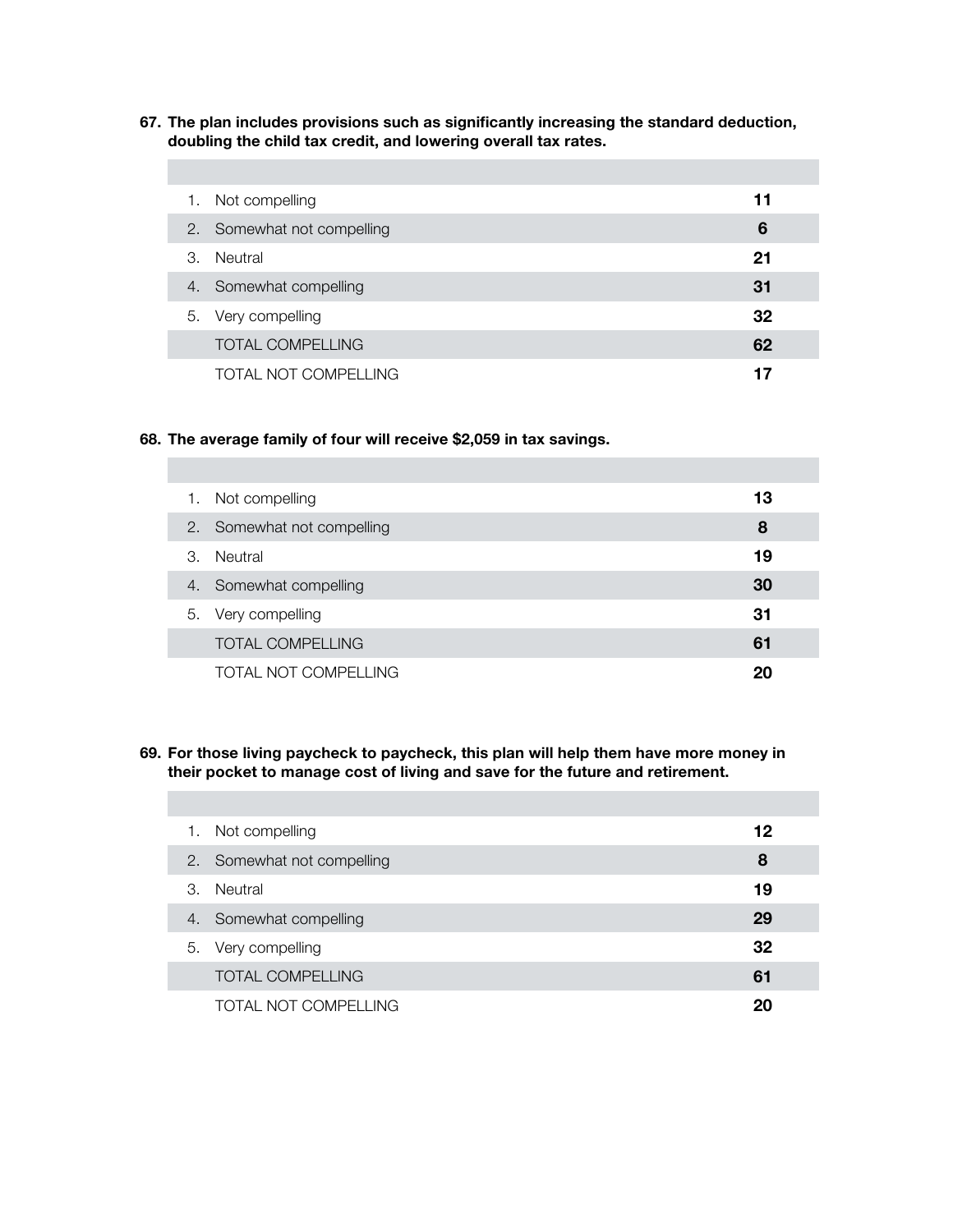**70. Nine out of ten Americans will be paying less taxes.**

| 1. | Not compelling             | 11 |
|----|----------------------------|----|
|    | 2. Somewhat not compelling |    |
| 3. | Neutral                    | 19 |
|    | 4. Somewhat compelling     | 27 |
|    | 5. Very compelling         | 36 |
|    | <b>TOTAL COMPELLING</b>    | 63 |
|    | TOTAL NOT COMPELLING       | 18 |

**Here is a brief series of statements made by those who** *oppose* **the new tax reform plan. For each of the following statements, do you find that statement to be not compelling at all, somewhat not compelling, neutral, somewhat compelling, or a very compelling statement** *to oppose the new tax reform plan***.**

# **(ROTATE LIST 71-78)**

#### **71. Republicans are the party of the rich and powerful, against the middle class.**

| 1. | Not compelling             | 26 |
|----|----------------------------|----|
|    | 2. Somewhat not compelling | 9  |
| 3. | Neutral                    | 22 |
|    | 4. Somewhat compelling     | 17 |
|    | 5. Very compelling         | 26 |
|    | <b>TOTAL COMPELLING</b>    | 43 |
|    | TOTAL NOT COMPELLING       | 35 |

#### **72. President Trump admitted that cutting the corporate tax rate was probably the biggest factor in their plan.**

| 1. | Not compelling             | 16 |
|----|----------------------------|----|
|    | 2. Somewhat not compelling | 8  |
| З. | Neutral                    | 26 |
| 4. | Somewhat compelling        | 22 |
|    | 5. Very compelling         | 29 |
|    | <b>TOTAL COMPELLING</b>    | 51 |
|    | TOTAL NOT COMPELLING       | 23 |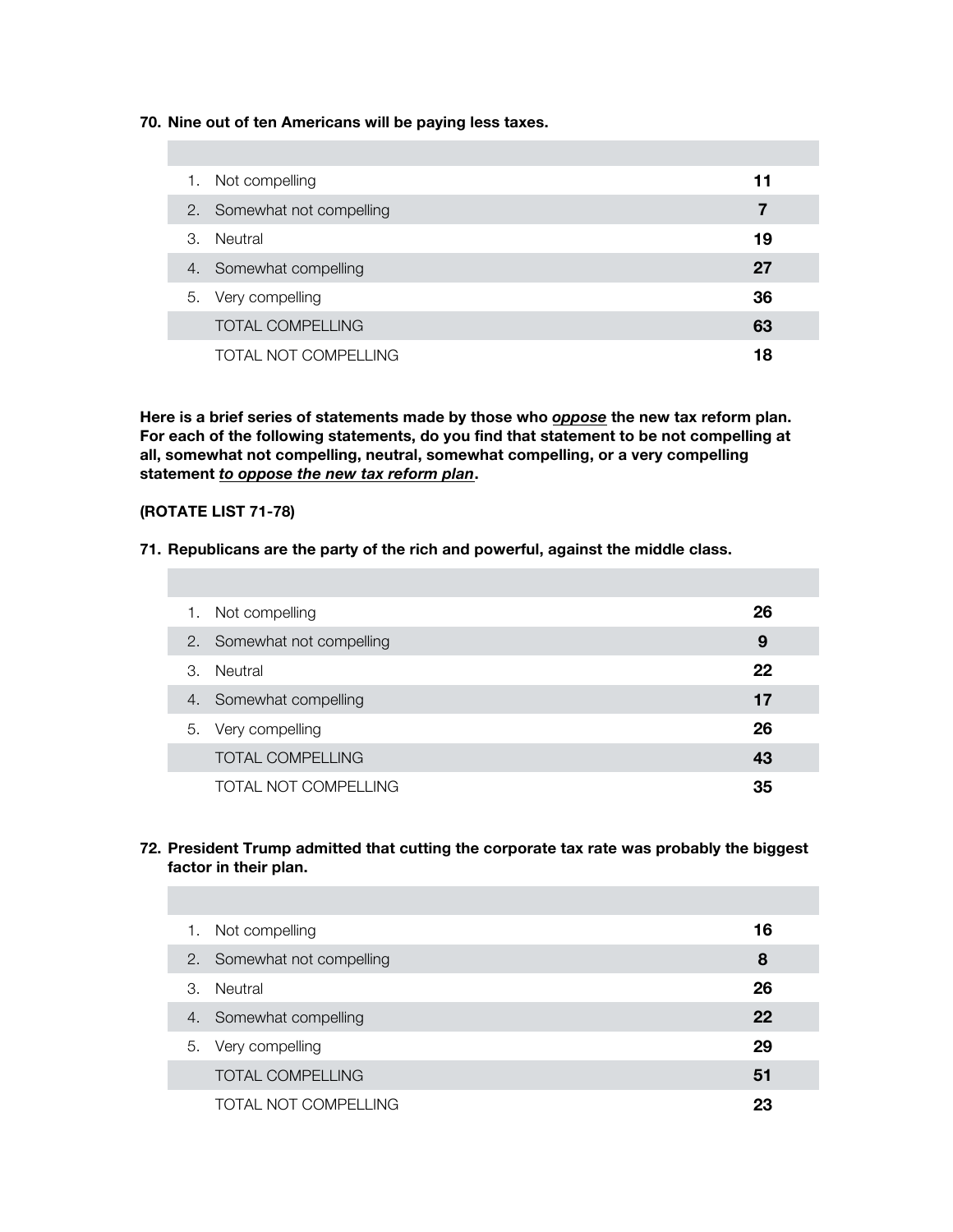**73. This plan repeals the individual mandate under the Affordable Care Act also known as Obamacare, meaning that 13 million people will lose their health insurance.** 

| 1. | Not compelling          | 20 |
|----|-------------------------|----|
| 2. | Somewhat not compelling | 11 |
| 3. | Neutral                 | 21 |
| 4. | Somewhat compelling     | 18 |
|    | 5. Very compelling      | 30 |
|    | <b>TOTAL COMPELLING</b> | 49 |
|    | TOTAL NOT COMPELLING    | 31 |

**74. Corporations will get a massive, permanent tax break, but individuals will get small and temporary ones.** 

| 1. | Not compelling             | 18 |
|----|----------------------------|----|
|    | 2. Somewhat not compelling | 12 |
| З. | Neutral                    | 19 |
| 4. | Somewhat compelling        | 20 |
| 5. | Very compelling            | 31 |
|    | <b>TOTAL COMPELLING</b>    | 51 |
|    | TOTAL NOT COMPELLING       | 30 |

# **75. By 2027, 83% of the middle class will be paying more in taxes or get a cut of less than \$100.**

| 1. | Not compelling          | 21 |
|----|-------------------------|----|
| 2. | Somewhat not compelling | 10 |
| 3. | Neutral                 | 20 |
| 4. | Somewhat compelling     | 17 |
| 5. | Very compelling         | 31 |
|    | <b>TOTAL COMPELLING</b> | 49 |
|    | TOTAL NOT COMPELLING    | 31 |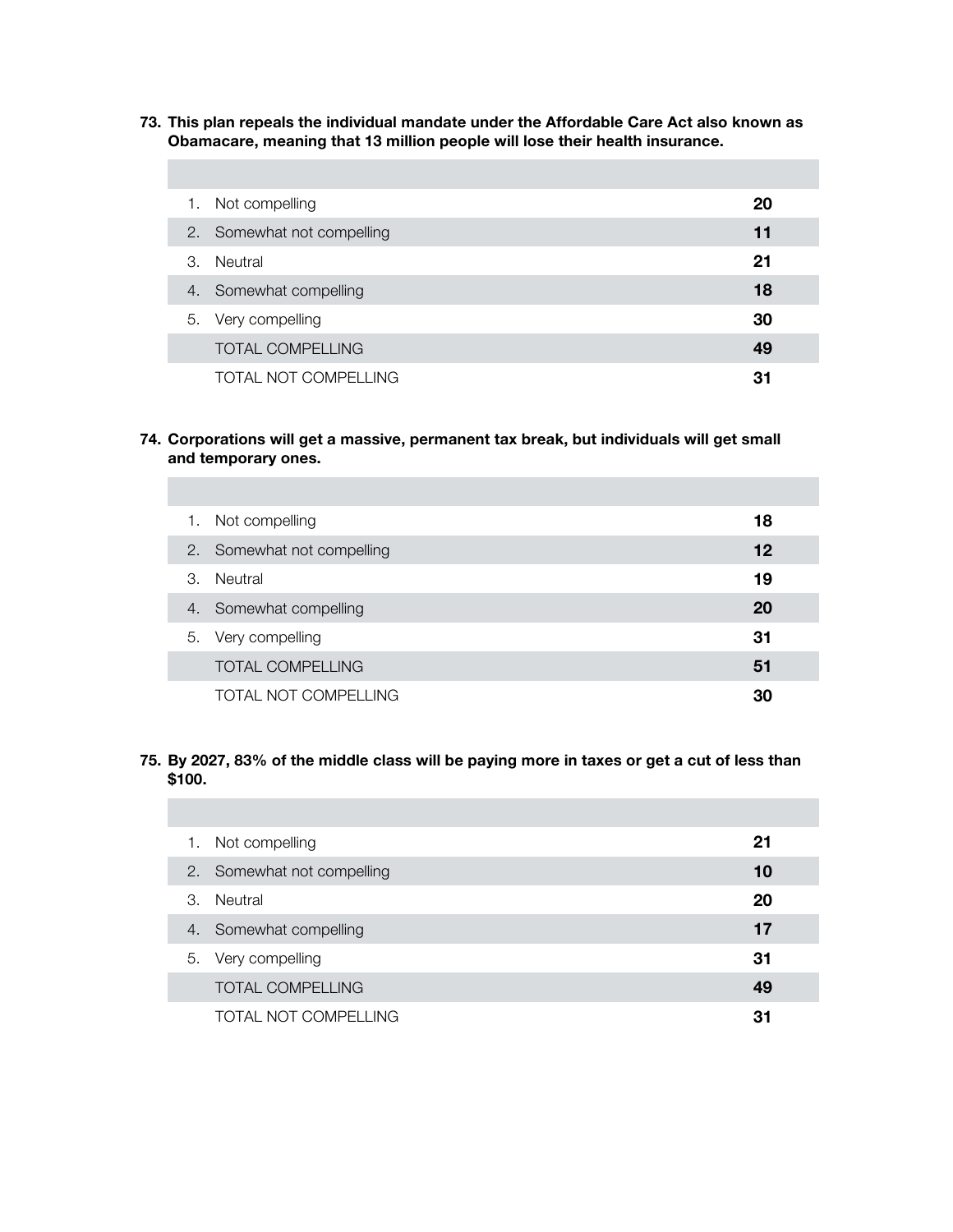**76. The plan eliminates the deduction for state and local income taxes, which will hurt middle class families.** 

|                       | 1. Not compelling          | 17 |
|-----------------------|----------------------------|----|
|                       | 2. Somewhat not compelling | 11 |
| $\mathcal{B}_{\cdot}$ | Neutral                    | 22 |
|                       | 4. Somewhat compelling     | 23 |
|                       | 5. Very compelling         | 26 |
|                       | <b>TOTAL COMPELLING</b>    | 50 |
|                       | TOTAL NOT COMPELLING       | 28 |

# **77. By 2027, this plan will raise taxes on everyone earning \$75,000 or less.**

| 1. | Not compelling          | 19 |
|----|-------------------------|----|
| 2. | Somewhat not compelling | 11 |
| 3. | Neutral                 | 21 |
| 4. | Somewhat compelling     | 19 |
| 5. | Very compelling         | 30 |
|    | <b>TOTAL COMPELLING</b> | 49 |
|    | TOTAL NOT COMPELLING    | 30 |

## **78. The top 1% of income earners will reap 83% of the benefits in the plan.**

| 1. | Not compelling             | 19 |
|----|----------------------------|----|
|    | 2. Somewhat not compelling | 10 |
| 3. | Neutral                    | 21 |
| 4. | Somewhat compelling        | 15 |
| 5. | Very compelling            | 34 |
|    | <b>TOTAL COMPELLING</b>    | 50 |
|    | TOTAL NOT COMPEELING       | 30 |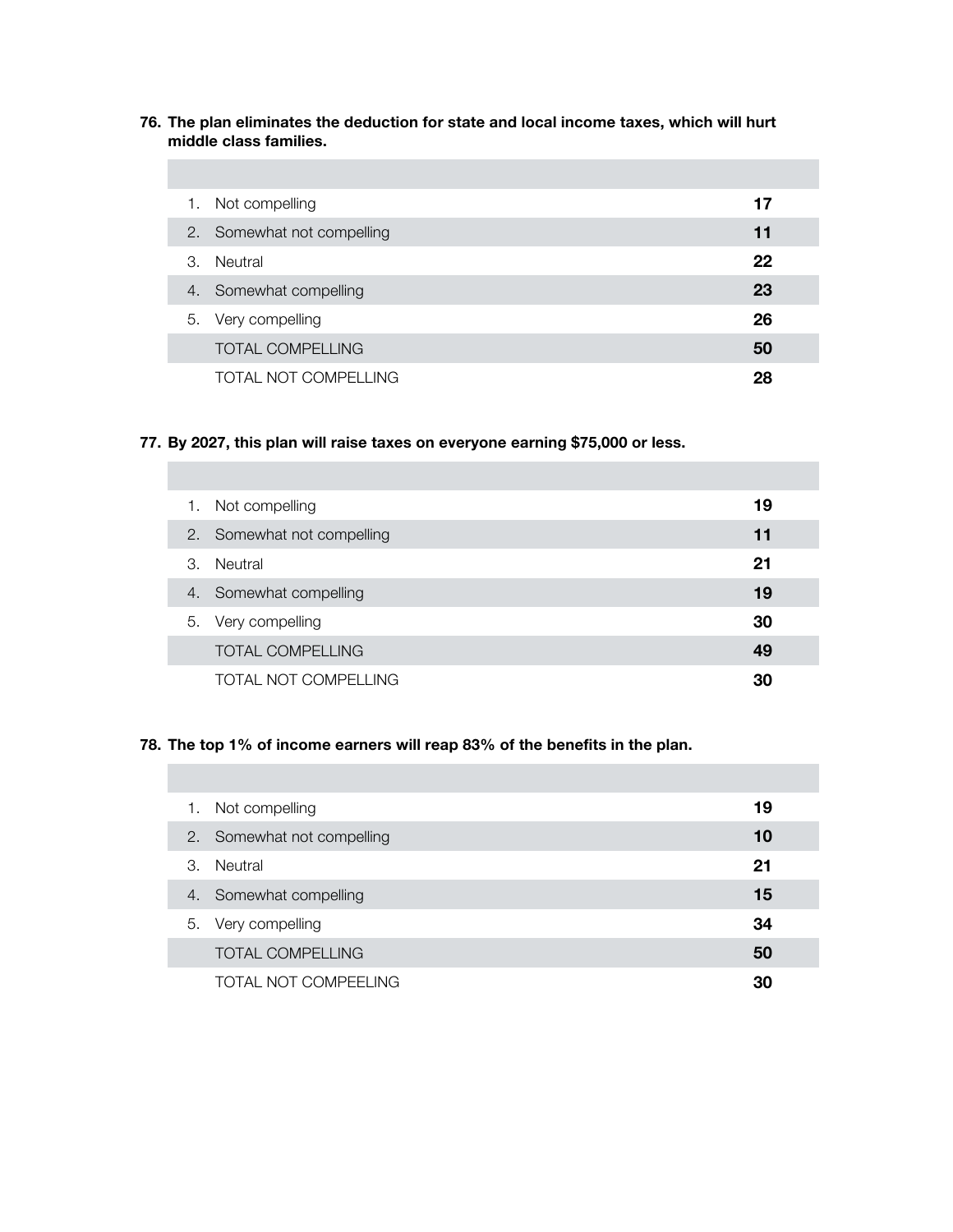|  | 79. After reading these statements, now do you favor or oppose the new tax reform plan? |  |  |  |
|--|-----------------------------------------------------------------------------------------|--|--|--|
|  |                                                                                         |  |  |  |

| $\mathbf{1}$ . | Favor         | 45 |
|----------------|---------------|----|
|                | 2. Oppose     | 40 |
|                | 3. Don't Know | 16 |

## **80. As part of the new tax reform plan, the corporate business tax rate was lowered from 35% to 21%. Which statement do you agree with more? (ROTATE)**

| 1. By lowering the corporate tax rate from the highest in the world at 35%<br>down to 21%, America will now be more competitive with the rest of the<br>world, which will help keep companies in the US and create jobs here. | 48 |
|-------------------------------------------------------------------------------------------------------------------------------------------------------------------------------------------------------------------------------|----|
| 2. This was a corporate giveaway that gives corporations a massive,<br>permanent tax break, but individuals will get small and temporary ones.                                                                                | 41 |
| 3. Don't Know                                                                                                                                                                                                                 | 11 |

**81. Do you believe or not believe this statement?: If Democrats take back the majority in the House of Representatives and Senate in the 2018 elections, they will repeal most of the provisions that have just been passed in the tax reform plan.** 

| 1. | Believe           | 59 |
|----|-------------------|----|
|    | 2. Do not believe | 20 |
|    | 3. Don't Know     | 21 |

## **82. Now that tax reform has passed, which one of the following issues should Congress focus on next? (ROTATE)**

#### **A. What is your first choice?**

**B. What is your second choice?** 

|                                                        | <b>FIRST</b><br><b>CHOICE</b> | <b>SECOND</b><br><b>CHOICE</b> | <b>COMBINED</b><br><b>ANSWERS</b> |
|--------------------------------------------------------|-------------------------------|--------------------------------|-----------------------------------|
| Infrastructure                                         | 23                            | 20                             | 43                                |
| Repeal of the Affordable Care Act<br>2.<br>(Obamacare) | 17                            | 14                             | 30                                |
| Regulatory reform of Dodd Frank<br>З.                  | 3                             | 4                              | 6                                 |
| Entitlement/welfare reform<br>4.                       | 12                            | 21                             | 33                                |
| Cost of living<br>5.                                   | 31                            | 23                             | 54                                |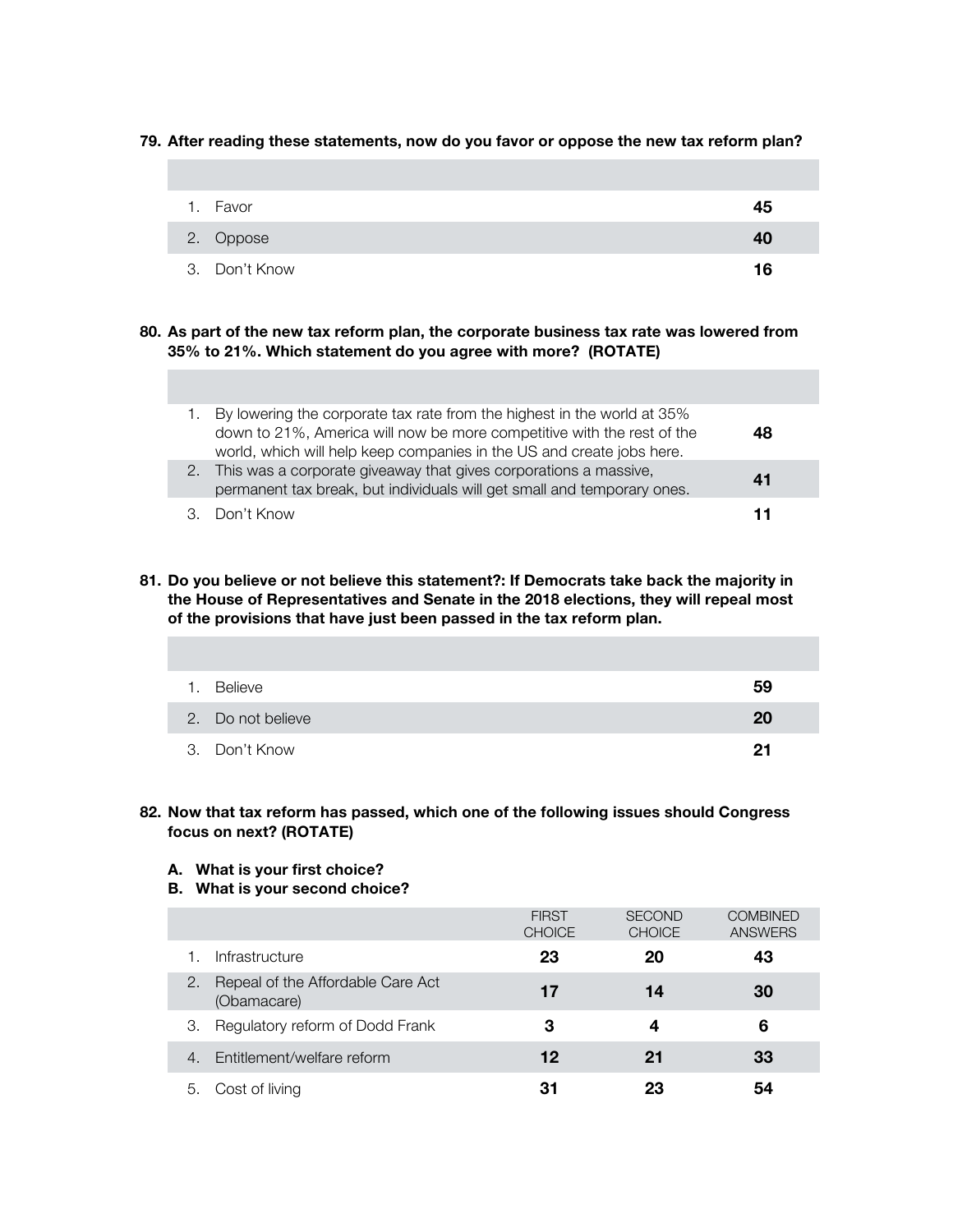| 6. Something else (SPECIFY) |  |  |
|-----------------------------|--|--|
| 7. Don't Know               |  |  |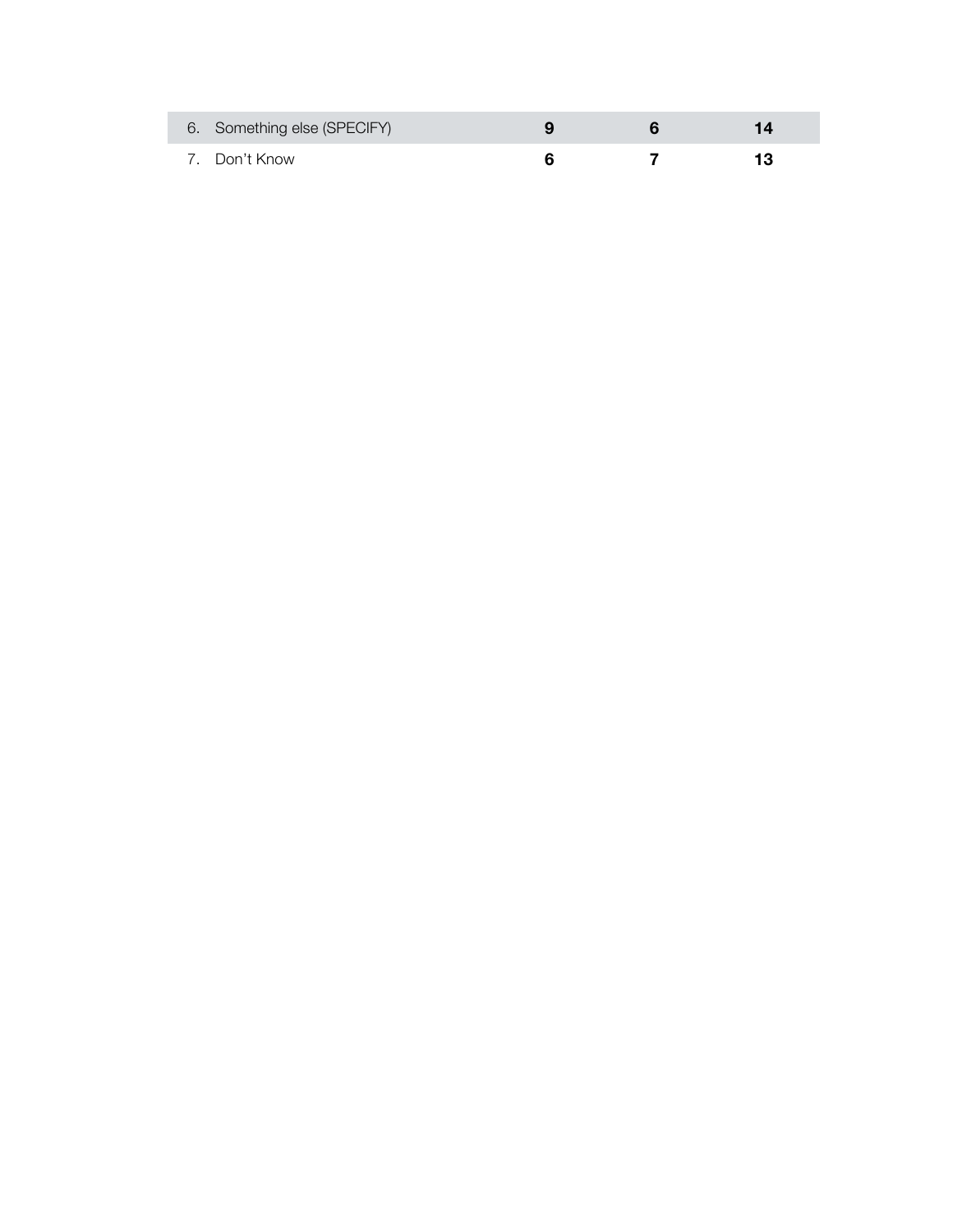Now just a few demographic questions for statistical purposes only—

## **83. In what year were you born?**

| 1. 18-34 | 17 |
|----------|----|
| 2. 35-44 | 19 |
| 3. 45-54 | 21 |
| 4. 55-64 | 21 |
| $5.65+$  | 22 |

**84. Generally speaking, do you consider yourself (ROTATE) a Republican, a Democrat, an Independent, or something else?**

| 1. | Republican     | 33 |
|----|----------------|----|
|    | 2. Democrat    | 37 |
|    | 3. Independent | 24 |
|    | 4. Other       | 5  |
|    | 5. Don't Know  |    |

**85. If you had to classify yourself, would you say you are very liberal, somewhat liberal, moderate, somewhat conservative or very conservative in your political beliefs?**

|    | 1. Very Liberal          | 11 |  |
|----|--------------------------|----|--|
|    | 2. Somewhat Liberal      | 15 |  |
| 3. | Moderate                 | 38 |  |
|    | 4. Somewhat Conservative | 19 |  |
|    | 5. Very Conservative     | 16 |  |
| 6  | Don't Know               | 1  |  |

# **86. Are there children in your household under the age of 18 years old?**

| 1. Yes        | 32     |
|---------------|--------|
| 2. No         | 68     |
| 3. Don't Know | $\ast$ |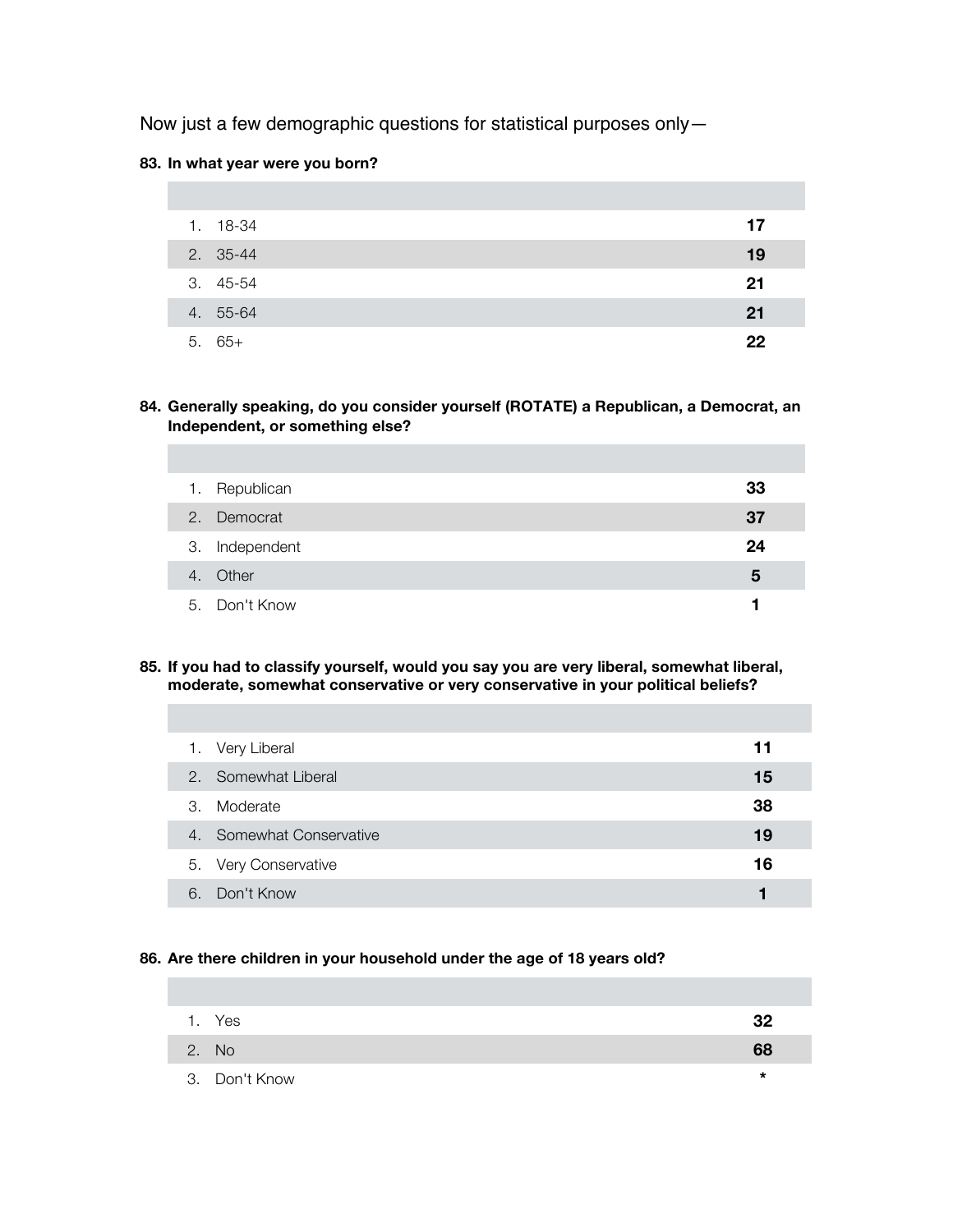# **87. What is your current marital status?**

|    | 1. Single, never married | 23             |
|----|--------------------------|----------------|
| 2. | Married                  | 59             |
|    | 3. Separated             | $\overline{2}$ |
|    | 4. Divorced              | 13             |
|    | 5. Widowed               | 4              |
| 6. | Don't Know               | $\star$        |

# **88. What is the annual income of your household before taxes? Is it…**

|    | 1. Less than 15K | 7           |
|----|------------------|-------------|
|    | 2. 15K-30K       | 14          |
|    | 3. 30K-50K       | 21          |
|    | 4. 50K-75K       | 19          |
|    | 5. 75K-100K      | 16          |
|    | 6. 100-200K      | 18          |
|    | 7. Over 200K     | 3           |
| 8. | Don't Know       | $\mathbf 2$ |

# **89. What is your religion?**

|    | 1. Evangelical/Fundamentalist Protestant | 17 |
|----|------------------------------------------|----|
| 2. | Mainline Protestant                      | 15 |
| 3. | Catholic                                 | 28 |
| 4. | Jewish                                   | 3  |
| 5. | Mormon                                   | 1  |
| 6. | Atheist/Agnostic                         | 12 |
| 7. | Other                                    | 21 |
| 8. | Don't Know                               | 4  |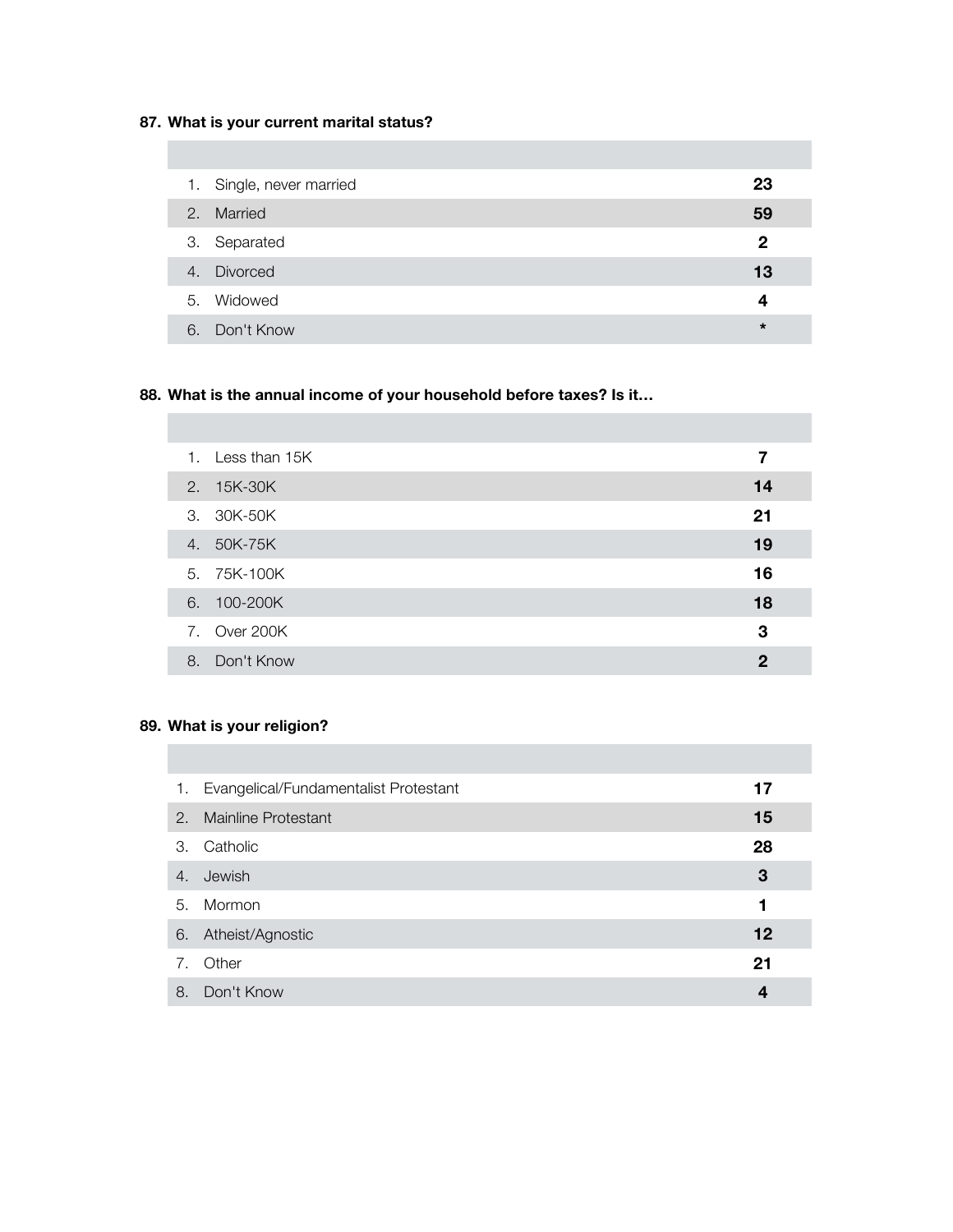## **90. What is your race?**

|    | 1. Hispanic         | 9  |
|----|---------------------|----|
|    | 2. African-American | 11 |
|    | 3. Asian            | 4  |
| 4. | White               | 73 |
|    | 5. Other            | 2  |
|    | 6. Don't Know       |    |

## **91. Do you or anyone in your household belong to a labor union?**

| 1. | Yes           | 14 |
|----|---------------|----|
|    | 2. No         | 85 |
|    | 3. Don't know |    |

# **92. What was the last grade of school that you completed?**

| Did not complete high school/High school graduate | 19 |
|---------------------------------------------------|----|
| 2. Some college or associate degree               | 31 |
| 3. College graduate                               | 31 |
| Postgraduate study                                | 19 |
| 5. Don't Know                                     |    |

## **93. What is your employment status?**

| Employed, full time<br>1. | 42      |
|---------------------------|---------|
| 2. Employed, part-time    | 7       |
| 3. Unemployed             | 6       |
| 4. Self-employed          | 7       |
| 5. Homemaker              | 8       |
| 6. Student                | 3       |
| Retired<br>7.             | 26      |
| Don't Know<br>8.          | $\star$ |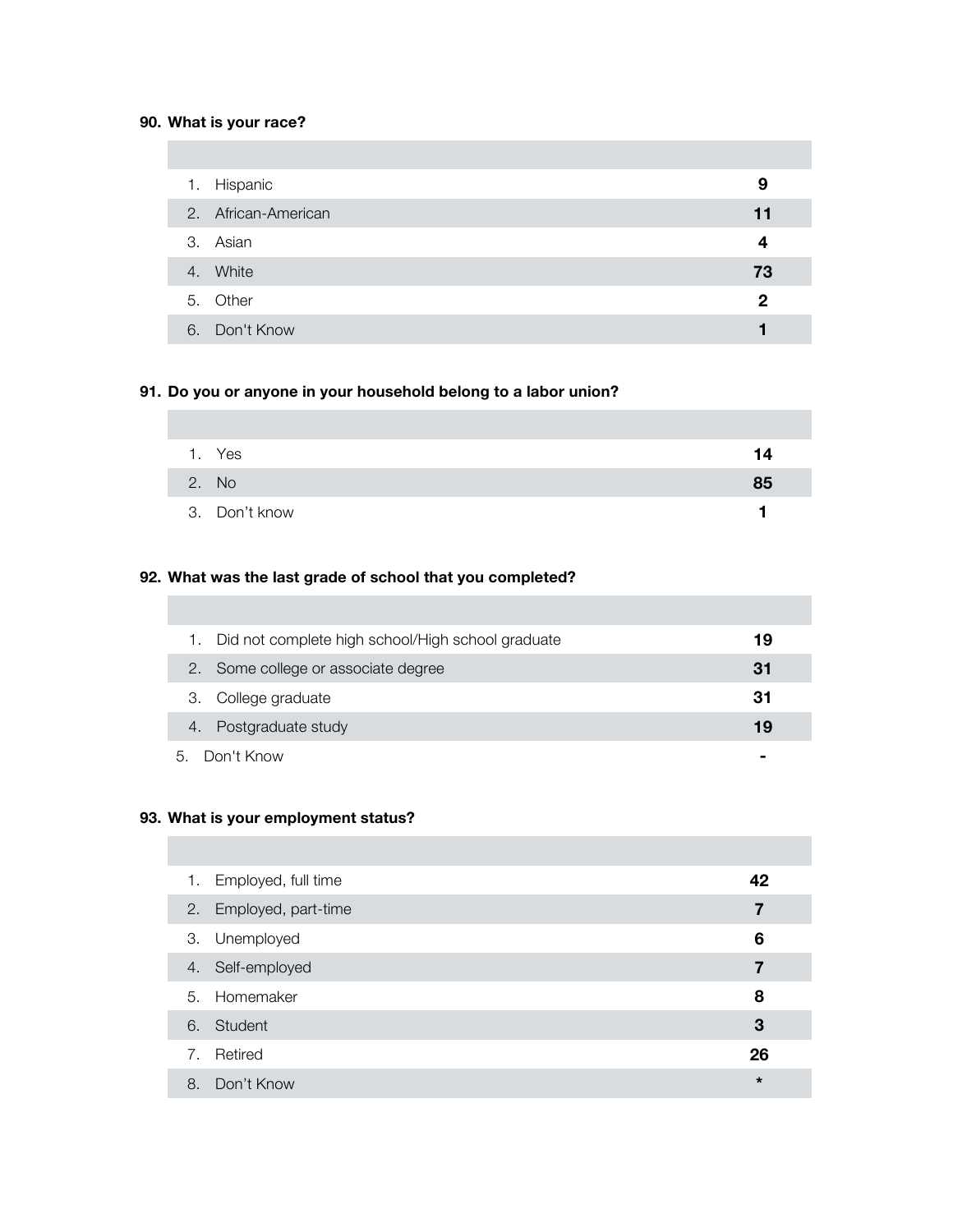**94. Many people consider themselves "living paycheck to paycheck" in terms of their personal financial situations. Do you consider yourself to be in that category?**

| 1. Yes        | 53 |
|---------------|----|
| 2. No         | 44 |
| 3. Don't know | っ  |

**95. Many people consider themselves only 400 dollars away from financial crisis. Do you consider yourself to be in that category?**

| 1. Yes        | 36 |
|---------------|----|
| 2. No         | 59 |
| 3. Don't know | h  |

## **96. Do you consider yourself to be part of the "middle class"?**

| 1. Yes        | 66 |
|---------------|----|
| 2. No         | 28 |
| 3. Don't know | 6  |

## **97. In last November's presidential election, for which presidential candidate did you vote? (ROTATE answer options 1-2, then 3-4)**

| 1. | Donald Trump, the Republican candidate  | 43          |
|----|-----------------------------------------|-------------|
| 2. | Hillary Clinton, Democratic candidate   | 40          |
| З. | Gary Johnson, the Libertarian candidate | 5           |
| 4. | Jill Stein, the Green Party candidate   | $\mathbf 2$ |
| 5. | Other (SPECIFY)                         | 2           |
| 6. | Did not vote in presidential race       |             |
| 7. | Don't Know                              |             |